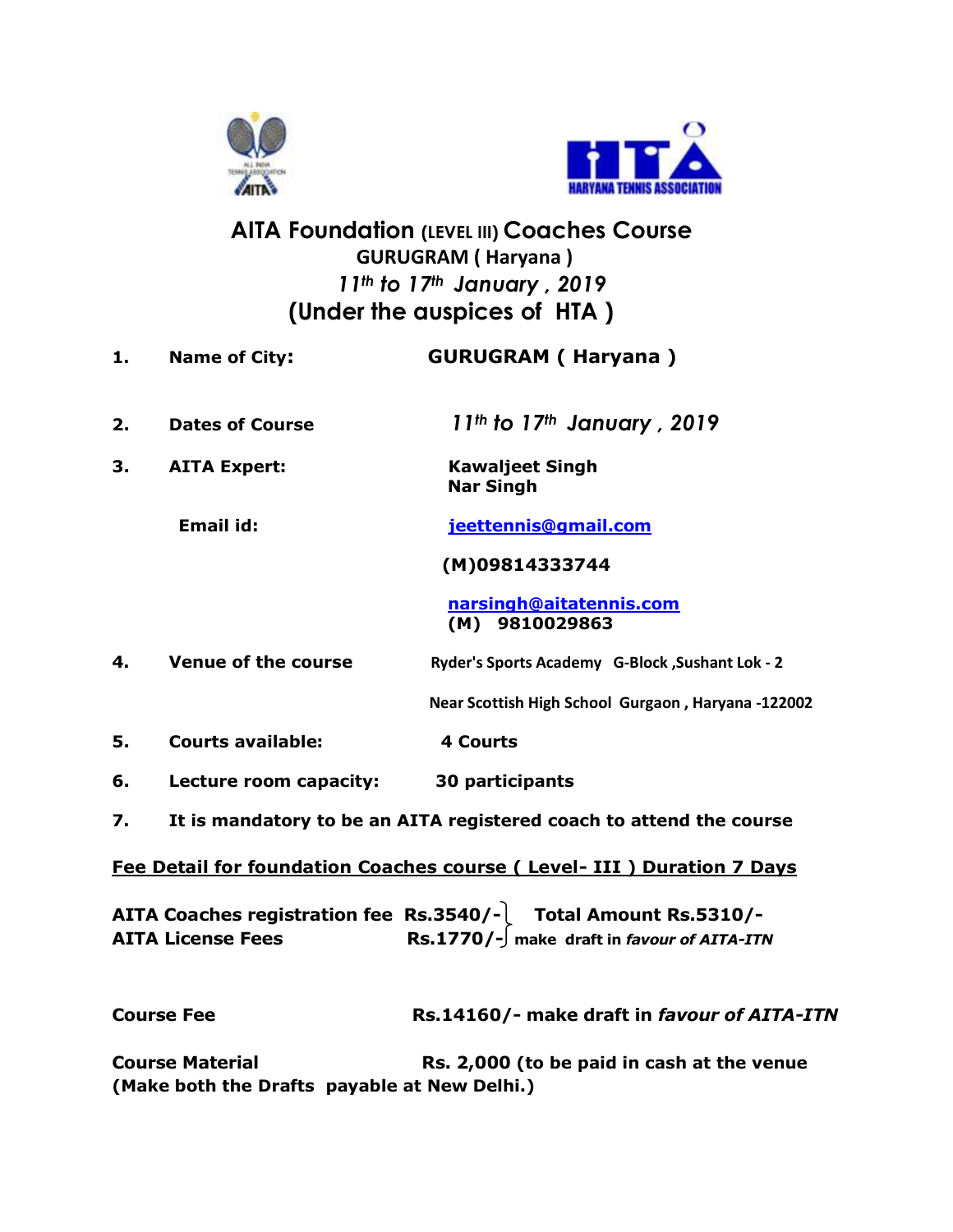|                                                                |     | <b>Fee Detail for Mini Coaches course (Level- I) only</b> |  |  |
|----------------------------------------------------------------|-----|-----------------------------------------------------------|--|--|
| 11 <sup>th</sup> to 13 <sup>th</sup> January (Duration 3 Days) |     |                                                           |  |  |
| <b>Registration Fees</b>                                       |     | Rs. 1770/- in favour of AITA-ITN                          |  |  |
| <b>Play and Stay Course</b>                                    | Fee | Rs. 8260/- in favour of AITA-ITN                          |  |  |
| <b>Course Material</b>                                         |     | Rs. 2,000 (to be paid in cash at the venue)               |  |  |

*Registration Details: All Drafts of Foundation Coaches Course( Level III) and Mini Coach (Level I) (GST included) Drafts has to be made separately as in favour of mentioned above , payable at New Delhi along with 2 passport size photographs. Candidates are requested to keep a copy of the sent draft with them.*

**Course Coordinator : for All local enquiry Mr. PINAK BHUSHAN GOGOI**

 **Mob : 9508118840 Email :** ryderstennis@gmail.com

*8. Entries to be sent to – Nar Singh and Kawaljeet Singh (Please send your entry with scanned copy of drafts by mail only) Will confirm your entry after received the scanned of drafts.*

*9. Entry Deadline-07 th , January , 2019*

*10. Confirmation of Entries strictly on a first come serve basis*

**11. Anyone is interested they can do only Play & Stay course (Mini Coach Level-I) which will take place on first 3 days. (11th to 13th January, 2019) Unlimited seats for Play and Stay Course.**

**12. Subject to conduct the Foundation Course (AITA LEVEL -III course) minimum of 15 entries are required.**

**Note:**

- **Fees excluding boarding and lodging charges.**
- **Drafts + Course material charges to be paid by cash to tutors at venue prior to commencement of the course.**

## **RE – TEST**

**AITA Level III or AITA Level IV candidates can apply for Re-test by 11th January , 2019.**

**NOTE: Reporting Time for Candidates for Level -III / Play & Stay (Mini Coach Level-I ) at 09:30 am. On 11th January,2019**

**(After entry is confirmed)**